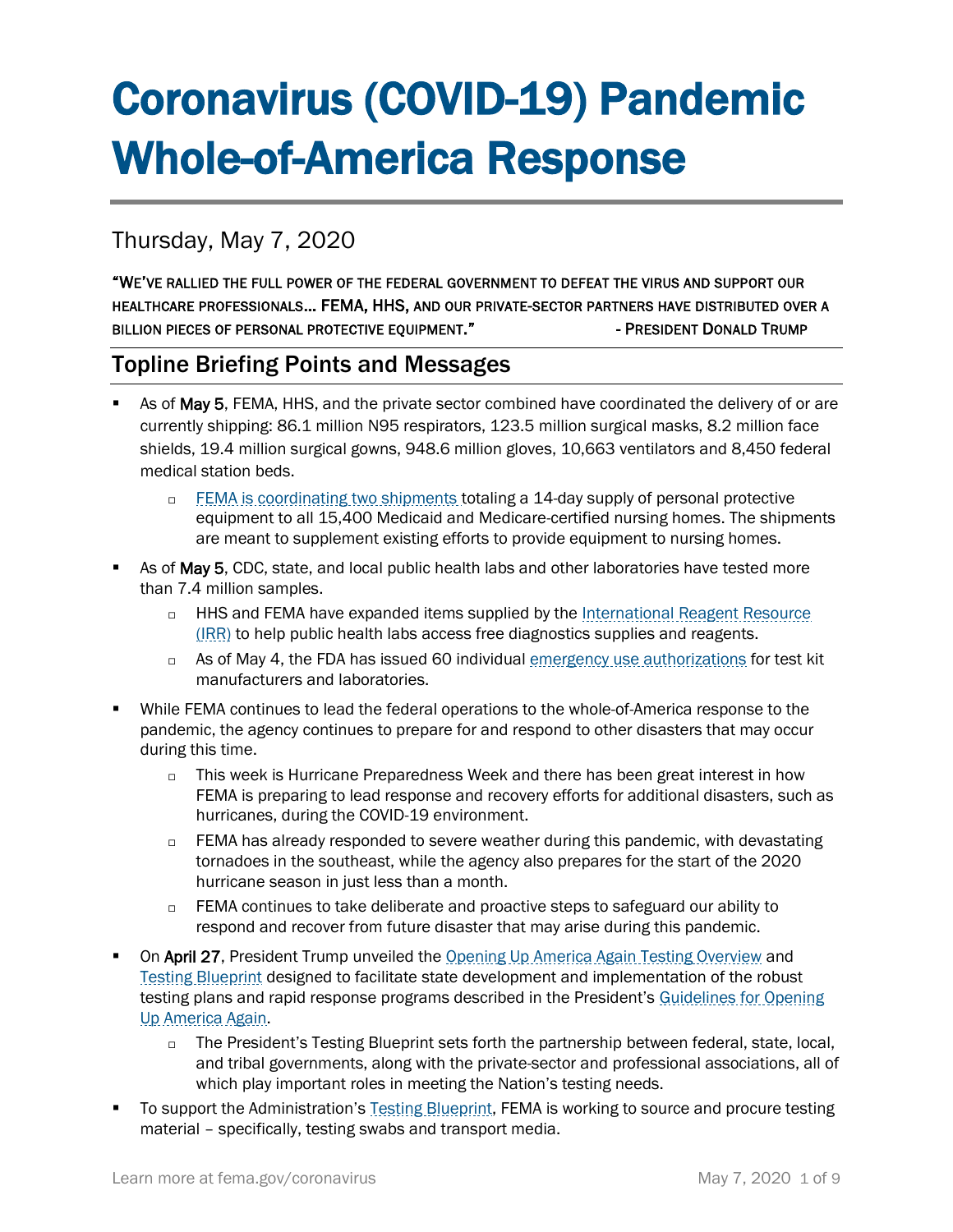$\Box$  The FEMA-sourced material will be provided to states, territories and tribes for a limited duration to help increase testing capacity in support of their individualized plans.

## Supply Chain Task Force

- FEMA continues to expedite movement of commercially pre-sourced and commercially procured critical supplies from the global market to medical distributors in various locations across the U.S. through [Project Airbridge.](https://www.fema.gov/news-release/2020/04/08/fema-covid-19-supply-chain-task-force-supply-chain-stabilization)
- As of May 6, Project Air Bridge has completed 122 flights with an additional 23 scheduled, or in transit, for a total of approximately 145 flights.
	- □ Three flights landed yesterday, one each in Chicago, New York City (JFK), and San Francisco.
	- $\Box$  Two flights are scheduled to land today, May 7, both in Los Angeles.
	- $\Box$  It is important to note that any number of variables can affect international flight schedules, causing unexpected delays or cancellations.
- **•** The Air Bridge program delivers PPE to the point of greatest need through prioritized distributor supply chains nine times faster than movement by sea.
- Through Project Air Bridge, the following supplies have been delivered from overseas manufacturers to the U.S. and into private sector supply chains from March 29 through May 5:
	- □ More than 768,000 N95 respirators
	- □ More than 876 million gloves
	- □ More than 87 million surgical masks
	- $\Box$  14.1 million surgical gowns
	- $\Box$  More than 2.3 million thermometers
	- □ 886,000 face shields
	- □ Nearly 342,000 coveralls
	- □ 109,000 stethoscopes
	- $\Box$  370,000 oxygen masks
	- □ 250,000 swabs
	- □ More than 160,000 cannulas
- One flight of FEMA-procured 3M masks is scheduled to land in Chicago today, May 7.
	- □ Since April 12, 40 flights carrying more than 35 million FEMA-procured masks and respirators from 3M have landed in the U.S. The masks are inventoried at a warehouse and then distributed to prioritized areas as determined by FEMA and HHS.
- The strategy to allocate medical supplies and equipment is based on COVID-19 disease activity and its effects, as well as the need to facilitate distribution of limited supplies to areas where resources are needed most urgently.
	- □ Leveraging quantitative data sets provided by FEMA, HHS and CDC, FEMA's National Resource Prioritization Cell combines these data streams, analyzes the available COVID-19 disease activity data to determine current and potential future areas that most urgently require resources.
	- $\Box$  The team of experts works through this process every 96 hours to ensure resource prioritization recommendations are driven by the best available or most current data.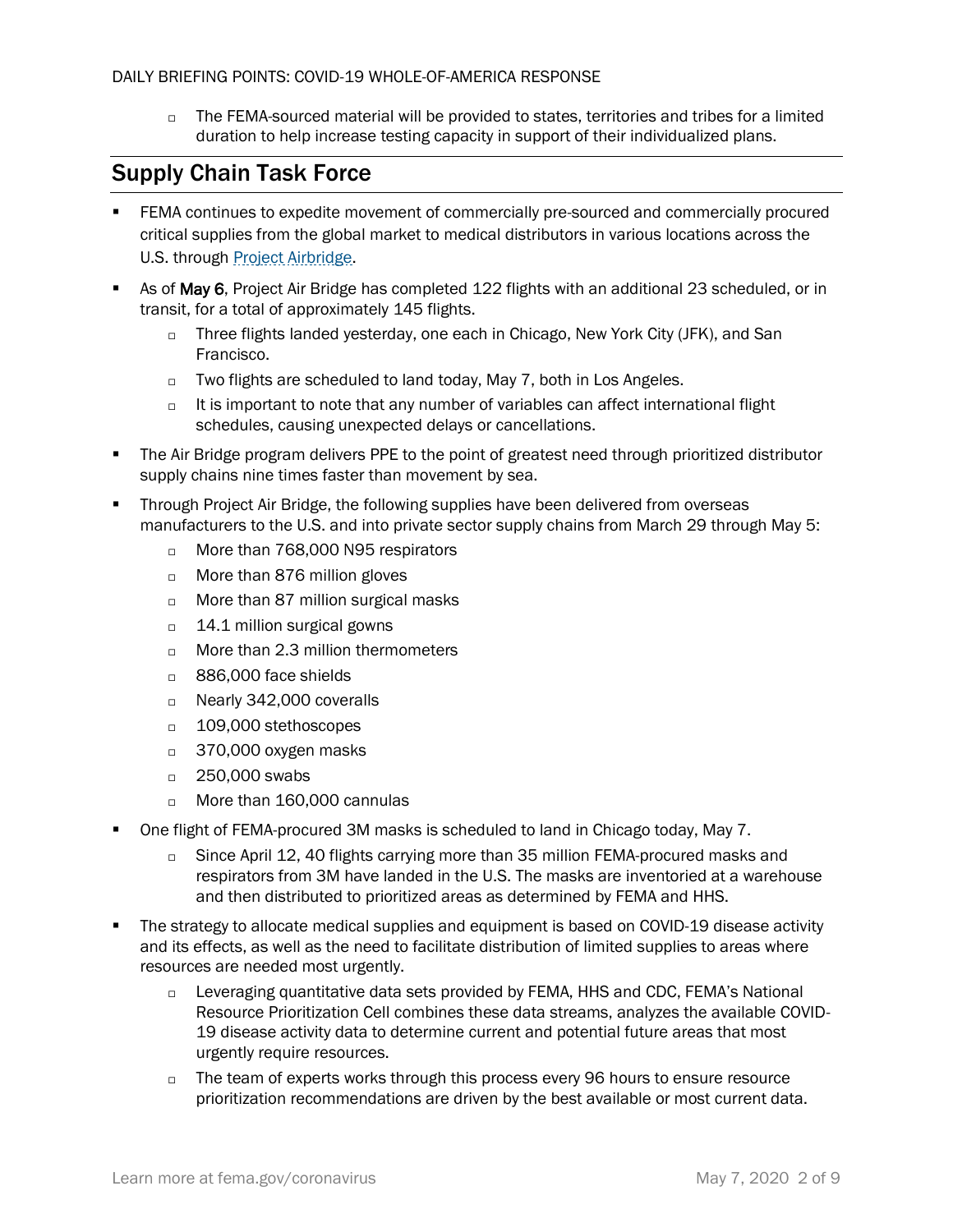- The Defense Logistics Agency awarded a contract to Battelle for 60 Critical Care Decontamination System units for the sanitation and reuse of N95 respirators.
	- □ Forty-five systems have been delivered: five to Texas, three to Virginia, two to California, Colorado, and New York, and one each to Alabama, Arizona, Arkansas, Connecticut, Idaho, Indiana, Florida, Georgia, Illinois, Kansas, Kentucky, Louisiana, Maryland, Massachusetts, Michigan, Mississippi, Missouri, Montana, New Jersey, New Mexico, North Dakota, Nevada, Ohio, Oregon, Pennsylvania, Rhode Island, South Carolina, Tennessee, Washington, Wisconsin and the District of Columbia.
	- $\Box$

# By the Numbers

- All 50 states, five territories, and Washington, D.C. have been approved for major disaster declarations to assist with additional needs identified.
- As of May 6, 155,348 samples tested at Community Based Testing Sites and 148,869 samples tested at public-private partnership testing sites.
	- $\Box$  Under the CBTS 2.0 public-private partnership, there are currently 105 sites in 31 states conducting testing.
	- $\Box$  Out of 41 original Community Based Testing Sites, 14 continue to operate as federally run sites, 20 have transitioned to state management, and 7 have closed in consultation with the states.
- Combined, FEMA and HHS have obligated \$62.0 billion in support of COVID-19 efforts, which is an increase of \$10.9 billion in the last week.
- The federal government has approximately 13,188 total ventilators available: 12,106 in the Strategic National Stockpile; 1,082 from the Department of Defense.
- **EXECT AS OF April 30, FEMA and HHS have provided or are currently shipping 10,663 ventilators from** the Strategic National Stockpile and the Defense Department to states, tribes and territories.
- In support of the U.S. Department of Veterans Affairs and our nation's veterans, FEMA has coordinated shipments of more than 4.3 million respirator masks, 1 million surgical masks, 1.5 million gloves, and 14,000 face shields to facilities across the country. An additional 1 million surgical masks and 28,000 gowns are shipping this week.
- FEMA has 3,208 employees supporting COVID-19 pandemic response out of a total 20,605 agency employees ready to respond to other emergencies should they occur.
- As of May 6, FEMA has obligated \$5.7 billion in support of COVID-19 efforts.
- As of May 7, 86 agencies across 28 states, the District of Columbia, one tribe and one U.S. territory have sent 232 alerts with information on COVID-19 via the Wireless Emergency Alert system; 54 alerts to broadcast stations via the Emergency Alert System.
- To date, the President has approved 48 National Guard requests for federal support for the use of National Guard personnel in a Title 32 duty status.
	- $\Box$  Pursuant to this approval, the federal government will fund 100 percent of the cost share for T-32 National Guard orders through May 31.
	- As of May 5, 40,282 National Guard troops have activated in T-32 duty status and 839 troops have activated in State Active Duty status to help with testing and other response efforts.
- The CDC has nearly 4,300 personnel supporting the outbreak response.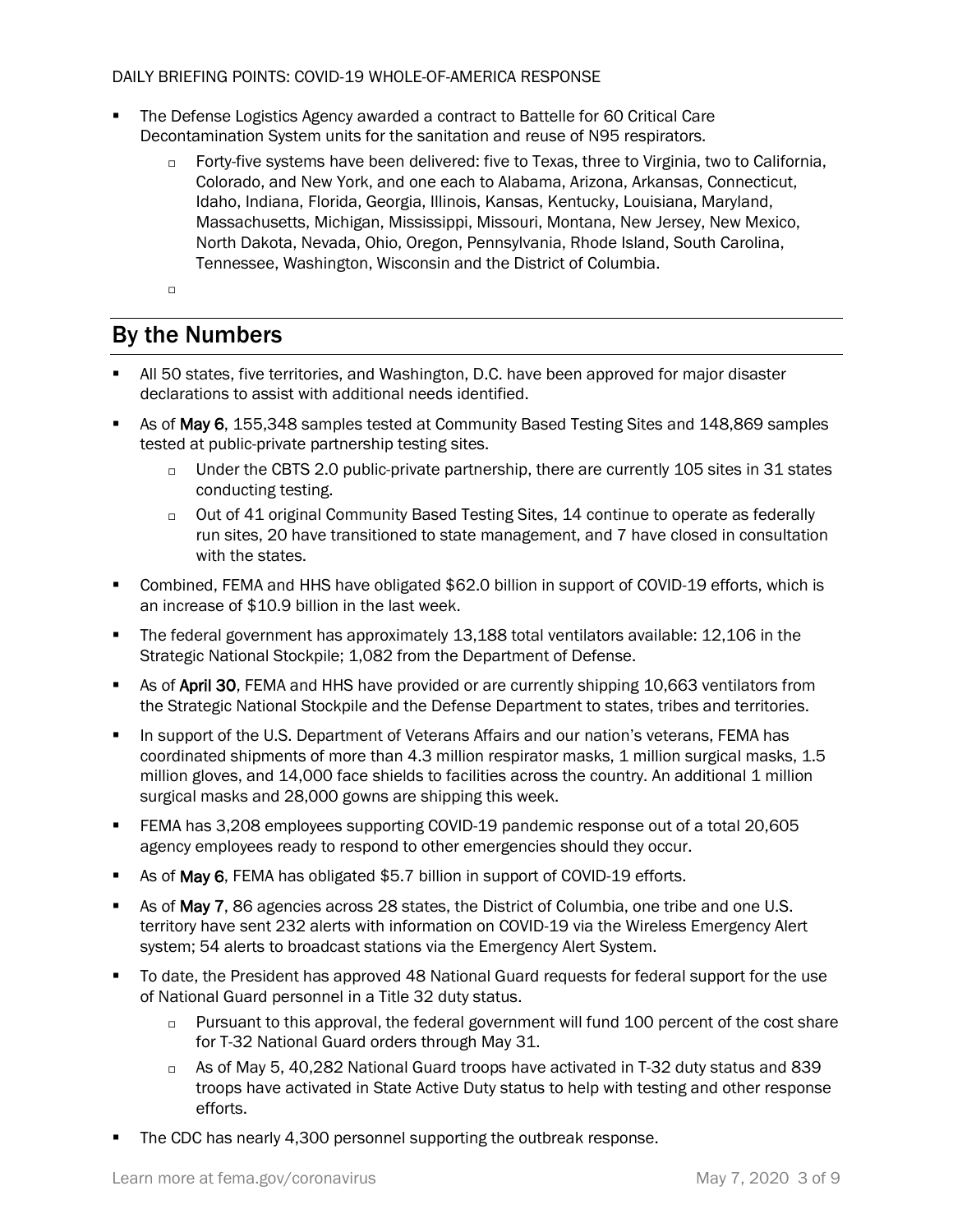- The U.S. Public Health Service deployed more than 1,500 officers in support of nation-wide efforts to mitigate the virus' potential spread.
- To date, the U.S. Department of Veterans Affairs has made more than 1,400 acute and intensive care hospital beds across the nation available to non-veteran patients, if necessary.
- The U.S. Army Corps of Engineers has awarded 37 contracts for the design and build of alternate care facilities in Alaska, Arizona, California, Colorado, District of Columbia, Florida, Illinois, Maryland, Michigan, Missouri, the Navajo Nation, New Jersey, New Mexico, New York, Oklahoma, Oregon, Tennessee, U.S. Virgin Islands, and Wisconsin.
	- $\Box$  As of May 7, 1,109 USACE personnel are activated to support the COVID-19 mission, with more than 15,000 personnel engaged in additional response efforts.

## FEMA and HHS Response

- FEMA, HHS, and our federal partners work with state, local, tribal and territorial governments to execute a whole-of-America response to COVID-19 pandemic and protect the health and safety of the American people.
- **FEMA, HHS and the Cybersecurity Infrastructure and Security Agency (CISA) along with other** federal agencies are distributing cloth face coverings for critical infrastructure workers as part of a multi-prong approach to re-open American economic activity while continuing to limit spread of COVID-19.
	- $\Box$  To date, over 80.9 million cloth face coverings are being processed and distributed to state, local, tribal, private sector, and federal entities.
	- $\Box$  The federal government will provide additional face coverings in production to states, territories and tribes for distribution, with priority to emergency services, food production and distribution, and other sectors that support community lifelines.
	- $\Box$  FEMA and HHS are also providing face coverings to federal departments and agencies with mission essential functions to promote health and safety in the workplace and in their execution of public-facing missions.

## FEMA

- On March 13, President Trump declared a nationwide emergency pursuant to the Stafford Act.
	- $\Box$  50 states, the District of Columbia, five territories, and 40 tribes are working directly with FEMA.
	- $\Box$  A tribal government may choose to be a subrecipient under a state that has chosen to be a recipient of FEMA assistance, or choose to be a direct recipient of FEMA.
	- $\Box$  All 10 Regional Response Coordination Centers and emergency operations centers in all states and territories are active and supporting response efforts across the country.
- Requests for assistance, especially for critical supplies, should be routed through the proper channels as soon as possible. The most efficient way to identify critical gaps and get results:
	- $\Box$  Consistent with the principle of locally executed, state managed, and federally supported response, requests for assistance at the local and county levels should first be routed to their respective state.
	- $\Box$  Any needs that cannot be met by the state or tribe should then be sent to the respective FEMA regional office. FEMA regions will direct requests to the FEMA NRCC in Washington, D.C. for fulfillment.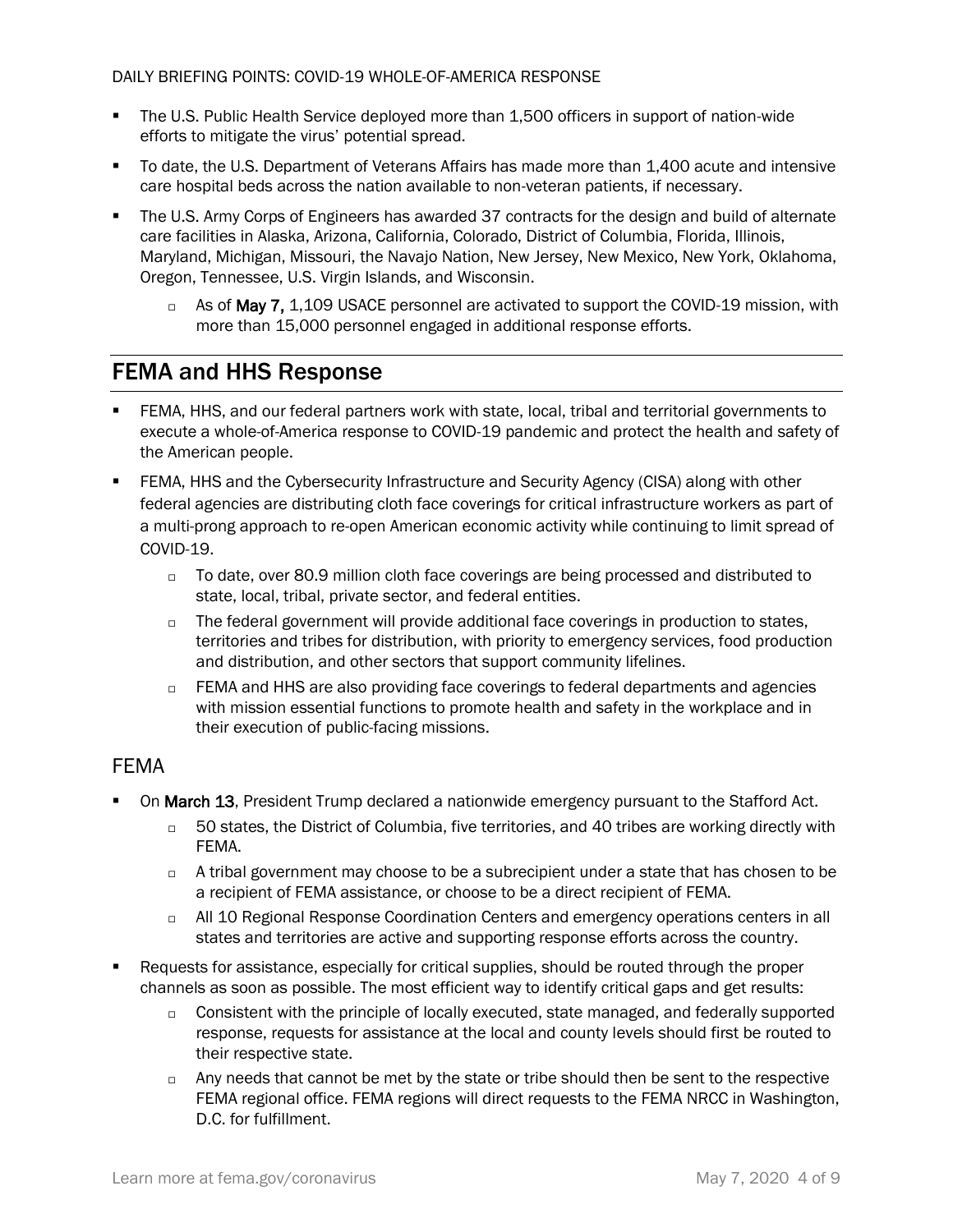- **E** HHS and FEMA deployment of ventilators from the stockpile have helped ensure that hospitals have not run out of ventilator capacity while working to save lives.
	- $\Box$  The federal government adopted a process to manage allocation of federal ventilator resources to ensure the right number of ventilators are shipped to the right states to sustain life within a 72-hour window.
- As of May 6, crisis counseling service grants have been made available to a total of 43 states and the District of Columbia to support programs providing free, confidential counseling through community-based outreach and educational services.
- On May 4, FEMA [announced](https://www.fema.gov/news-release/2020/05/04/fema-announces-supplemental-funding-through-cares-act) \$200 million in supplemental funding from the CARES act for grants through its Emergency Food and Shelter Program.
	- $\Box$  Combined with the \$120 million in annual funding appropriated by Congress, a total of \$320 million will be distributed beginning in early June to human service organizations assisting those in need throughout the country.
- On April 23, [FEMA announced](https://www.fema.gov/media-library/assets/documents/187460) an additional \$100 million in funding for the Assistance to Firefighters Grant Program. This supplemental funding will provide financial assistance directly to eligible fire departments, non-affiliated emergency medical service organizations and State Fire Training Academies for critical PPE and supplies needed to respond to COVID-19. The application period begins April 28.
- **On April 15, FEMA Administrator Pete Gaynor [issued a letter to the nation's emergency managers](https://www.fema.gov/news-release/2020/04/15/fema-administrator-april-15-2020-letter-emergency-managers)** outlining lessons learned from the first 30 days of FEMA leading the "Whole-of-America" response to the coronavirus (COVID-19) pandemic.
	- $\Box$  This guidance is a follow-on to the Administrator's first letter to [emergency managers](https://www.fema.gov/news-release/2020/03/27/fema-administrator-march-27-2020-letter-emergency-managers-requesting-action) on March 27, which requested key actions and outlined critical steps for the initial COVID-19 response.
- **On April 15, FEMA's Office of Equal Rights issued a [bulletin outlining best practices](https://www.fema.gov/media-library-data/1586893628400-f21a380f3db223e6075eeb3be67d50a6/EnsuringCivilRightsDuringtheCOVID19Response.pdf) to assist** state, local, tribal and territorial partners in anticipating and attending to civil rights concerns during the COVID-19 response and recovery.
- **On April 13, The [Department of Homeland Security and FEMA announced](https://www.fema.gov/news-release/2020/04/14/fema-announces-funding-notice-emergency-management-performance-grant) the funding notice for** an additional \$100 million in supplemental Emergency Management Performance Grant Program funds.
- **On April 12, FEMA** [issued guidance](https://www.fema.gov/news-release/2020/04/12/coronavirus-covid-19-pandemic-purchase-and-distribution-food-eligible-public) on the framework, policy details and requirements for determining the eligibility for FEMA reimbursement of states purchasing and distributing food to meet the immediate needs of those who do not have access to food as a result of COVID-19 and to protect the public from the spread of the virus.

## U.S. Department of Health and Human Services Agencies and Offices

- **On May 5, the Treasury Department began distributing \$4.8 billion in critical funds from the** CARES act to tribal governments.
	- $\Box$  The CARES act provides a total of \$8 billion to address coronavirus preparedness, response, and recovery for American Indians and Alaska Natives.
	- $\Box$  The Administration has allocated over \$1 billion through the Indian Health Service (IHS), to support tribes, tribal organizations, and Urban Indian Organizations in their coronavirus response efforts.
- On May 1, HHS [announced](https://www.hhs.gov/about/news/2020/05/01/covid-19-funding-available-to-minority-rural-and-socially-vulnerable-communities-for-linkages-to-services-information-and-education.html) \$40 million of available funding for the development and coordination of a strategic network of national, state, territorial, tribal and local organizations to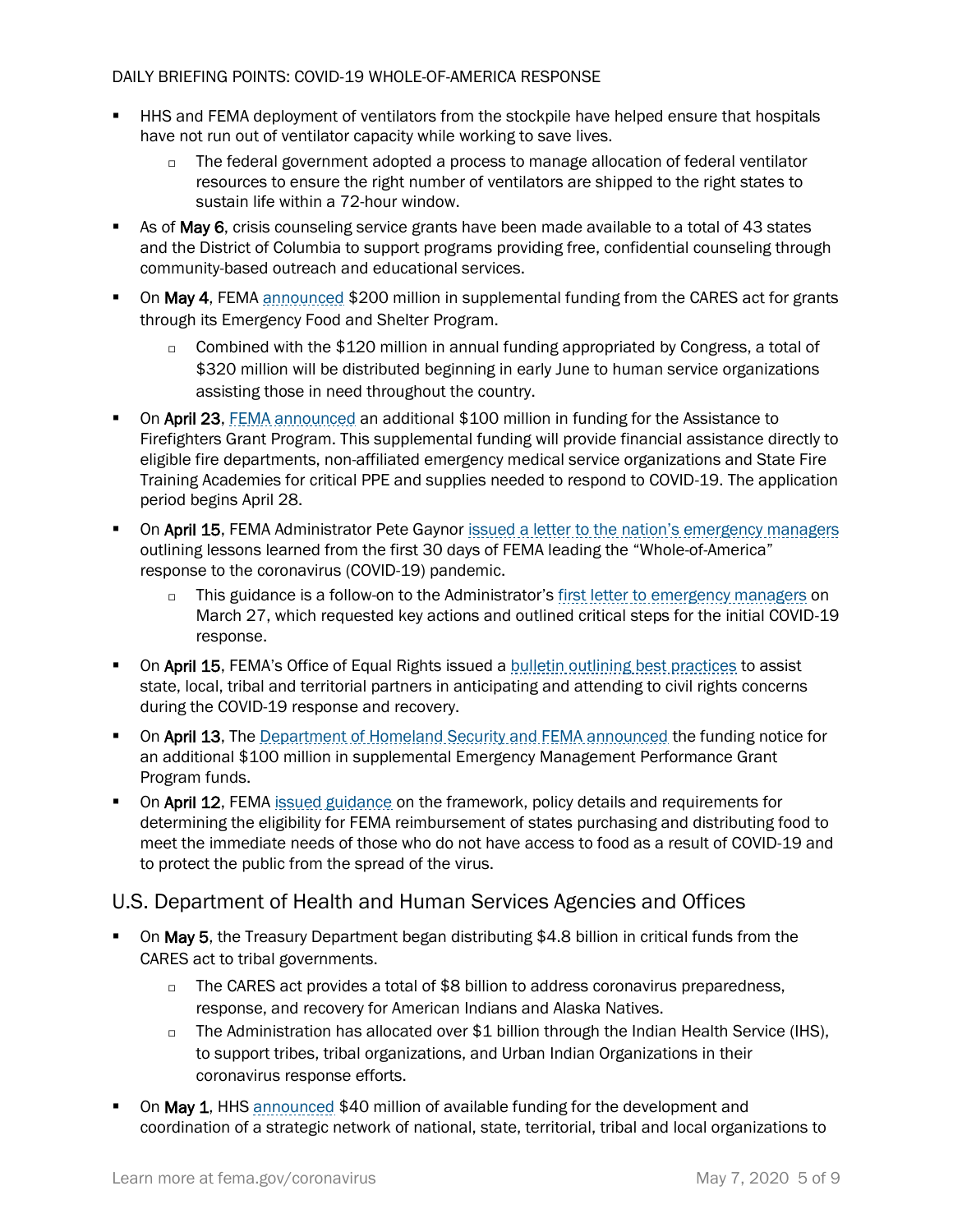deliver important COVID-19 related information to minority, rural, and socially vulnerable communities hardest hit by the pandemic.

- On May 1[, HHS began processing payments](https://www.hhs.gov/about/news/2020/05/01/hhs-begins-distribution-of-payments-to-hospitals-with-high-covid-19-admissions-rural-providers.html) from the Provider Relief Fund to hospitals with large numbers of COVID-19 inpatient admissions through April 10, as well as to rural providers in support of the national response to COVID-19.
	- $\Box$  These payments are being distributed to healthcare providers who have been hardest hit by the virus. Facilities admitting large numbers of COVID-19 patients received \$12 billion and providers in rural areas received \$10 billion.
- **On April 30, HHS through the Health Resources and Services Administration, awarded \$20** [million to increase telehealth access](https://www.hhs.gov/about/news/2020/04/30/hhs-awards-20-million-to-combat-covid19-pandemic-through-telehealth.html) and infrastructure for providers and families to help prevent and respond to COVID-19.
	- $\Box$  The funds will increase capability, capacity and access to telehealth and distant care services for providers, pregnant women, children, adolescents and families. It will assist telehealth providers with cross-state licensure to improve access to health care during the pandemic.
- **On April 29, the National Institutes of Health announced positive results of a trial using** [Remdesivir;](https://www.hhs.gov/about/news/2020/04/29/secretary-azar-statement-on-positive-results-from-nih-remdesivir-trial.html) patients with advanced COVID-19 and lung involvement who received Remdesivir recovered, on average, faster than similar patients who received placebo.
- **On April 29, the [National Institutes of Health announced](https://www.nih.gov/news-events/news-releases/nih-mobilizes-national-innovation-initiative-covid-19-diagnostics) a new initiative, Rapid Acceleration of** Diagnostics; aimed at speeding innovation, development, and commercialization of COVID 19 testing technologies and funded by \$1.5 billion from federal stimulus.
- **On April 27, HHS, through the Health Resources and Services Administration (HRSA), launched a** ne[w COVID-19 Uninsured Program Portal,](https://www.hrsa.gov/coviduninsuredclaim) allowing health care providers who have conducted COVID-19 testing or provided treatment for uninsured COVID-19 individuals on or after Feb. 4 to submit claims for reimbursement.
- **On April 24, the Substance Abuse and Mental Health Services Administration (SAMHSA)** announced an additional \$250 million in emergency COVID-19 funding to increase access to and improve the quality of community mental and substance use disorder treatment services through the expansion of Certified Community Behavioral Health Clinics (CCBHC).
- As of April 24, the Biomedical Advanced Research and Development Authority (BARDA) within the HHS Office of the Assistant Secretary for Preparedness and Response (ASPR) has a COVID-19 Medical Countermeasure Portfolio that includes development of 26 products supported under public-private partnerships.
	- of these, 15 are diagnostics, seven are treatments, three are vaccines, and one is a rapidly deployable capability to help protect the American people from COVID-19.
	- To date, BARDA has obligated \$39.8 million for diagnostics, \$334.9 million for treatments, more than \$979.3 million for vaccines.
- **On April 22, HHS** launched [Telehealth.hhs.gov.](https://telehealth.hhs.gov/) The site is a central source of information on telehealth resources and tools for patients and providers.
- **On April 21, HHS announced \$955 million in grants from the Administration for Community** [Living](https://www.hhs.gov/about/news/2020/04/21/hhs-announces-nearly-1-billion-cares-act-grants-support-older-adults-people-with-disabilities-community-during-covid-19-emergency.html) to help meet the needs of older adults and people with disabilities. The grants will fund home-delivered meals, care services in the home, respite care and other support to families and caregivers, and other support services.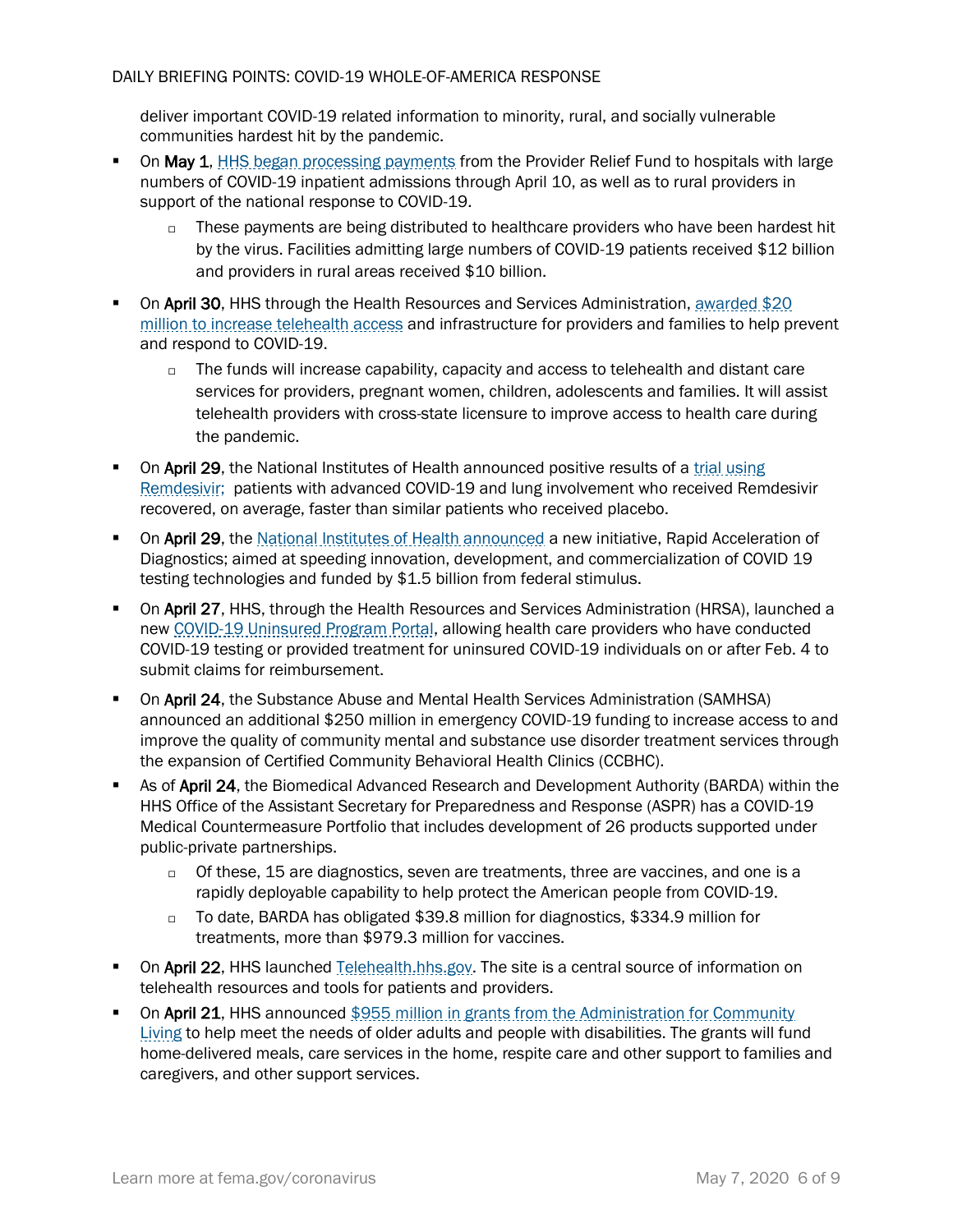- On April 20, the [Substance Abuse and Mental Health Services Administration](https://www.samhsa.gov/) under HHS began releasing \$110 million in emergency grant funding to strengthen access to treatments for substance use disorders and serious mental illnesses during the COVID-19 pandemic.
- **On April 13, HHS announced five new contracts for ventilator production rated under the** Defense Production Act (DPA), to General Electric, Hill-Rom, Medtronic, ResMed, and Vyaire, as well as two other contracts for ventilator production, to Hamilton and Zoll.
	- □ Combined with contracts with [General Motors,](https://www.hhs.gov/about/news/2020/04/08/hhs-announces-ventilator-contract-with-gm-under-defense-production-act.html) [Philips](https://www.hhs.gov/about/news/2020/04/08/hhs-announces-ventilator-contract-with-philips-under-defense-production-act.html) an[d GE](https://www.hhs.gov/about/news/2020/04/16/hhs-announces-ventilator-contract-with-ge-under-defense-production-act.html?utm_source=TWITTER&utm_medium=TWITTER&utm_content=100001226459954&utm_campaign=Press+Releases+and+Policy+Announcements&linkId=100000011823064) rated under the DPA issued last week, the contracts will provide a total of 187,431 ventilators by the end of 2020.
- **On April 10, HHS began delivering the initial [\\$30 billion in relief funding](https://www.hhs.gov/about/news/2020/04/10/hhs-to-begin-immediate-delivery-of-initial-30-billion-of-cares-act-provider-relief-funding.html) to providers in support of** the national response to COVID-19, with \$26 of the \$30 billion expected to be delivered to providers' bank accounts the same day.
- On April 10, HHS Secretary Azar sent a follow up letter to hospital administrators, reinforcing the need for data to be provided daily to facilitate planning, monitoring, and resource allocation in response to COVID-19.
- **On April 8, HHS, through the Health Resources and Services Administration awarded more than** [\\$1.3 billion to 1,387 health centers.](https://www.hhs.gov/about/news/2020/04/08/hhs-awards-billion-to-health-centers-in-historic-covid19-response.html) These centers will help communities across the country detect coronavirus; prevent, diagnose, and treat COVID-19; and maintain or increase health capacity and staffing levels to address this public health emergency.

## Centers for Disease Control and Prevention

- On May 6, CDC [published a report](https://www.cdc.gov/mmwr/volumes/69/wr/mm6919e1.htm?s_cid=mm6919e1_w) on COVID-19 in correctional and detention facilities.
	- $\Box$  CDC recommends that facility administrators, with the support of local health departments and partners, prepare for potential transmission, implement prevention measures, and **follow guidance** for the management of suspected and confirmed COVID-19 cases to prevent further transmission.
- **The nation's [Slow the Spread](https://www.coronavirus.gov/) campaign ended April 30. CDC continues to recommend that** [everyone use a cloth face covering](https://www.cdc.gov/coronavirus/2019-ncov/prevent-getting-sick/cloth-face-cover.html) in community settings to help reduce the spread of COVID-19.
- **On April 28, the Centers for Disease Control and the Environmental Protection Agency issued** [guidance on for cleaning and disinfecting spaces](https://www.cdc.gov/coronavirus/2019-ncov/community/reopen-guidance.html) when reopening America; the guidance offers step by step instructions on how Americans can reduce risk of exposure to COVID 19 and stay safe in public spaces, workplaces, businesses, schools, and homes.
- **CDC continues to encourage use of [personal protective equipment optimization strategies](https://www.cdc.gov/coronavirus/2019-ncov/hcp/ppe-strategy/index.html) for** healthcare providers to optimize resources, deal with limited resources, and make contingency plans or alternative strategies when supplies are limited.
- **On April 26, CDC and the Occupational Safety and Health Administration (OSHA) released** [targeted guidance](https://www.cdc.gov/coronavirus/2019-ncov/community/organizations/meat-poultry-processing-workers-employers.html) to help meat and poultry processing facilities implement infection control practices to reduce the risk of transmission and illness from COVID-19 in these facilities.
- **On April 8, CDC** issued [additional guidance](https://www.cdc.gov/coronavirus/2019-ncov/community/critical-workers/implementing-safety-practices.html) to help ensure critical infrastructure workers can perform their jobs safely after potential exposure to the virus.

## Food and Drug Administration (FDA)

▪ FDA launched the Coronavirus Treatment Acceleration Program (CTAP) to speed approval of drugs and therapies. 72 therapies are now being tested, including hydroxychloroquine, and another 211 are in active planning for clinical trials.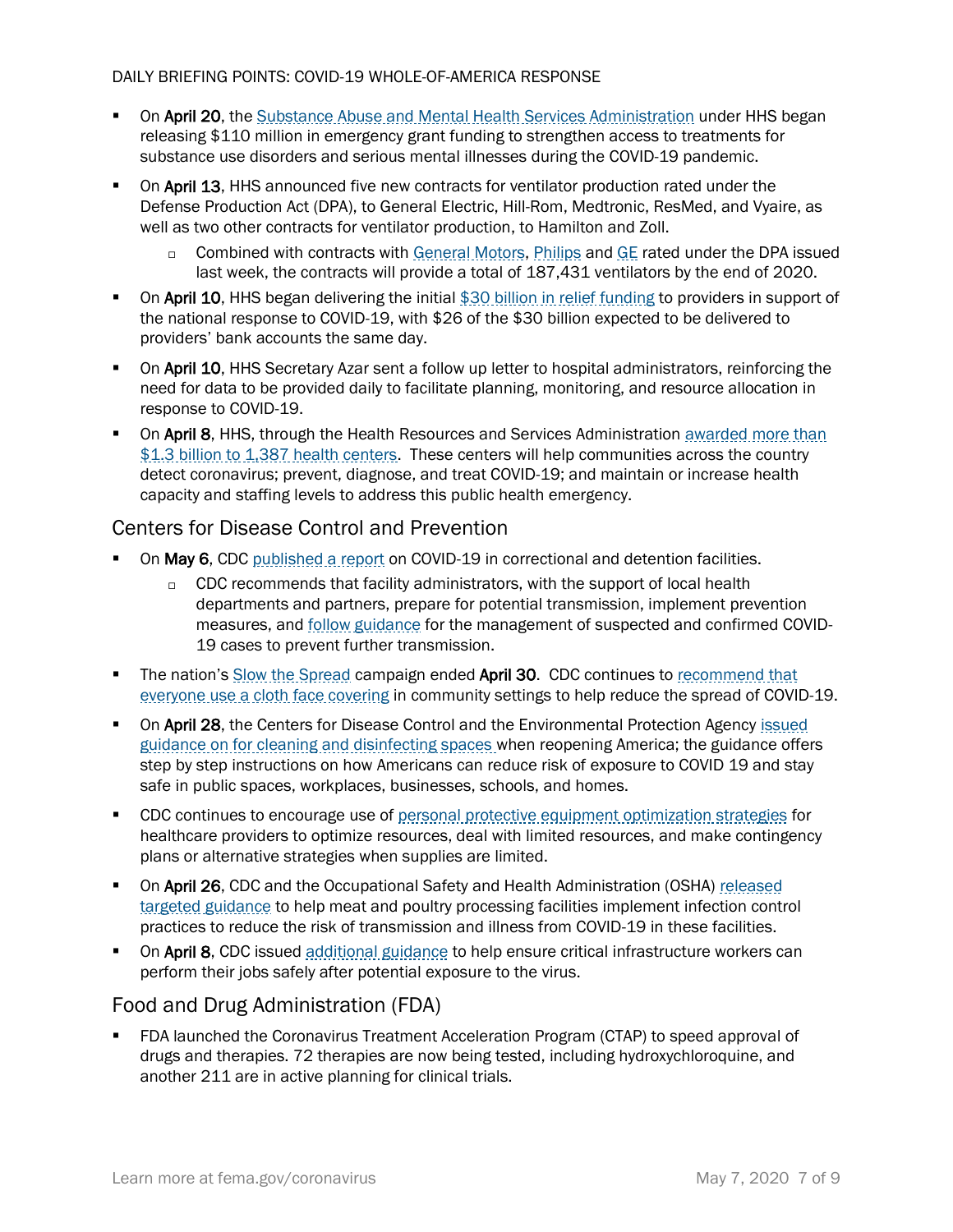- **FDA published a [new blog post](https://www.fda.gov/news-events/fda-voices-perspectives-fda-leadership-and-experts/path-forward-coronavirus-treatment-acceleration-program) on the [Coronavirus Treatment Acceleration Program.](https://www.fda.gov/drugs/coronavirus-covid-19-drugs/coronavirus-treatment-acceleration-program-ctap) The program** uses every available method to move new treatments to patients as quickly as possible, while at the same time finding out whether the treatments are helpful or harmful.
- As of May 4, the FDA has issued 58 individual **[Emergency Use Authorizations](https://www.fda.gov/medical-devices/emergency-situations-medical-devices/emergency-use-authorizations) (EUAs)** for test kit manufacturers and laboratories. In addition, 25 authorized tests have been added to the EUA letter of authorization for high complexity molecular-based laboratory developed tests (LDTs).
- FDA has authorized four mask sterilizations systems to disinfect N95 masks, with one system that can [decontaminate 4 million N95 masks per day.](https://www.fda.gov/news-events/press-announcements/coronavirus-covid-19-update-fda-issues-emergency-use-authorization-decontaminate-millions-n95)
- On May 1, the FDA issued an [emergency use authorization](https://www.fda.gov/media/137564/download) for the investigational antiviral drug Remdesivir for the treatment of suspected or laboratory-confirmed COVID-19 in adults and children hospitalized with severe disease.
- **On April 28, the FDA issued a new [video resource](https://youtu.be/iGkwaESsGBQ) explaining Emergency Use Authorizations** (EUAs), one of several tools FDA uses to help make important medical products available quickly during public health emergencies like the COVID-19 pandemic.
	- EUAs provide more timely access to drugs, diagnostic tests and/or other critical medical products that can help diagnose, treat and/or prevent COVID-19.
- On April 27, the [FDA released two new fact sheets](https://www.fda.gov/news-events/press-announcements/coronavirus-covid-19-update-daily-roundup-april-27-2020) for the food and agriculture sector outlining guidelines on [use of disposable facemasks and cloth coverings,](https://www.fda.gov/food/food-safety-during-emergencies/use-respirators-facemasks-and-cloth-face-coverings-food-and-agriculture-sector-during-coronavirus) as well as summarizing key [steps employers and coworkers can take](https://www.fda.gov/food/food-safety-during-emergencies/what-do-if-you-have-covid-19-confirmed-positive-or-exposed-workers-your-food-production-storage-or) to stay open, continue to slow the spread and support continuity of essential operations.
- **During the April 24 White House Press Briefing, FDA Commissioner Dr. Stephen Hahn announced** [approval the first COVID-19 home collection test kit.](https://www.fda.gov/news-events/press-announcements/coronavirus-covid-19-update-fda-authorizes-first-test-patient-home-sample-collection)
- On April 21, the FDA issued an emergency use authorization for IntelliVue Patient monitors intended to be used by healthcare professionals in the hospital environment for remote monitoring of adult, pediatric and neonate patients having or suspected of having COVID-19 to reduce healthcare provider exposure.
- **On April 16,** the FDA [announced an expansion of testing options](https://www.fda.gov/news-events/press-announcements/coronavirus-covid-19-update-fda-gates-foundation-unitedhealth-group-quantigen-and-us-cotton) through use of synthetic swabs with a design similar to Q-tips - to test patients by collecting a sample from the front of the nose.
- **On April 14, the FDA issued a consumer update: How You Can Make a Difference During the** [Coronavirus Pandemic,](https://www.fda.gov/consumers/consumer-updates/how-you-can-make-difference-during-coronavirus-pandemic) outlining ways to help such as donating blood or saving PPE for frontline workers.
- The FDA released [food shopping information](https://www.fda.gov/food/food-safety-during-emergencies/shopping-food-during-covid-19-pandemic-information-consumers) to reassure consumers that there is currently no evidence of human or animal food or food packaging being associated with transmission of the coronavirus that causes COVID-19.

# Other Federal Agencies

- American Red Cross and the American Association of Blood Banks (AABB) continue to seek blood and convalescent plasma donations. To find where you can donate blood, visi[t aabb.org.](http://www.aabb.org/tm/donation/Pages/Blood-Bank-Locator.aspx)
- On May 6, the Department of Labor awarded an additional \$10 million in Dislocated Worker [Grants](https://www.dol.gov/newsroom/releases/eta/eta20200506-0) in response to the coronavirus public health emergency. The funding is from the CARES Act and is intended to help address the workforce-related impacts of COVID-19. This brings the total amount of Dislocated Worker Grants awarded to states and territories to \$171 million.